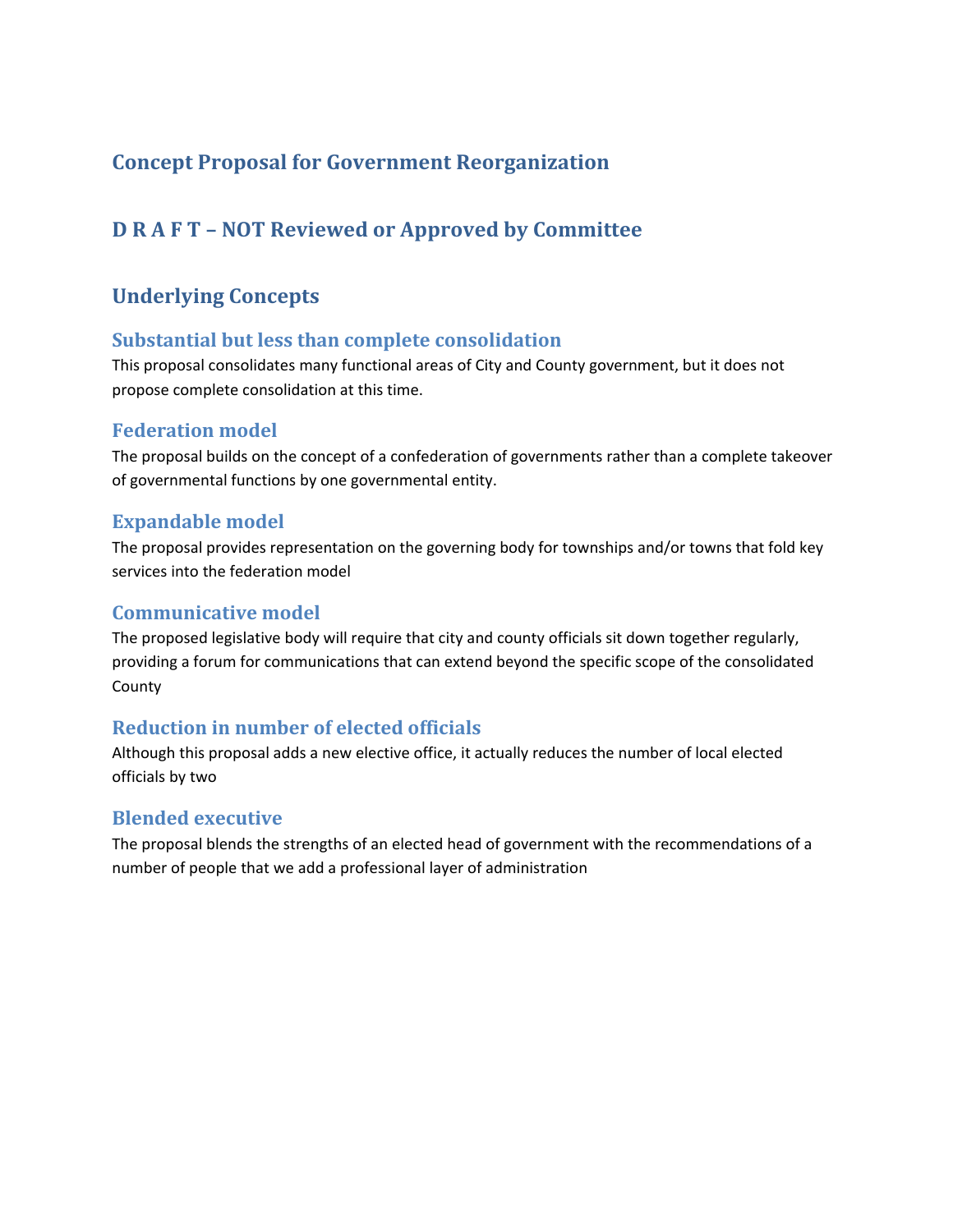# **Structural Proposal**

# **Name**

The Consolidated County of Delaware, Indiana

# **Governing Body**

Base membership: seven

Three at-large members of the Muncie City Council will serve ex officio; if at any time there are more than three at-large members, the three members having received the highest vote totals in their most recent elections will serve

Three at-large members of the Delaware County Council will serve ex officio; if at any time there are more than three at-large members, the three members having received the highest vote totals in their most recent elections will serve

One county executive, elected at large for a four‐year term. County executive chairs meetings, can vote to break ties. No veto authority.

#### Contingent membership: two

If at any time, one or more townships turn responsibility for firefighting (and related taxing authority) over to the Consolidated County permanently or by a contract with a period of at least four years, the township boards of all such townships shall collectively select one of their members to serve on the governing body.

If at any time, one or more municipalities other than the City of Muncie turn responsibility for highway and street maintenance (and related gas tax and other revenue) to the Consolidated County permanently or by a contract with a period of at least four years, the councils of all such municipalities shall collectively select one of their members to serve on the governing body.

#### **Executive**

County executive, elected at large for a four‐year term on same schedule as county and state offices.

County administrator, appointed by county executive.

NOTE: qualifications for county administrator and for all department heads will be established by ordinance adopted by the legislative body. County executive will appoint administrator and department heads but must appoint people who meet adopted qualifications.

### **Public Boards**

The governing body will have authority to appoint all members to the following boards; members will serve fixed terms, subject to removal for cause, eliminating the possibility of election‐related replacements: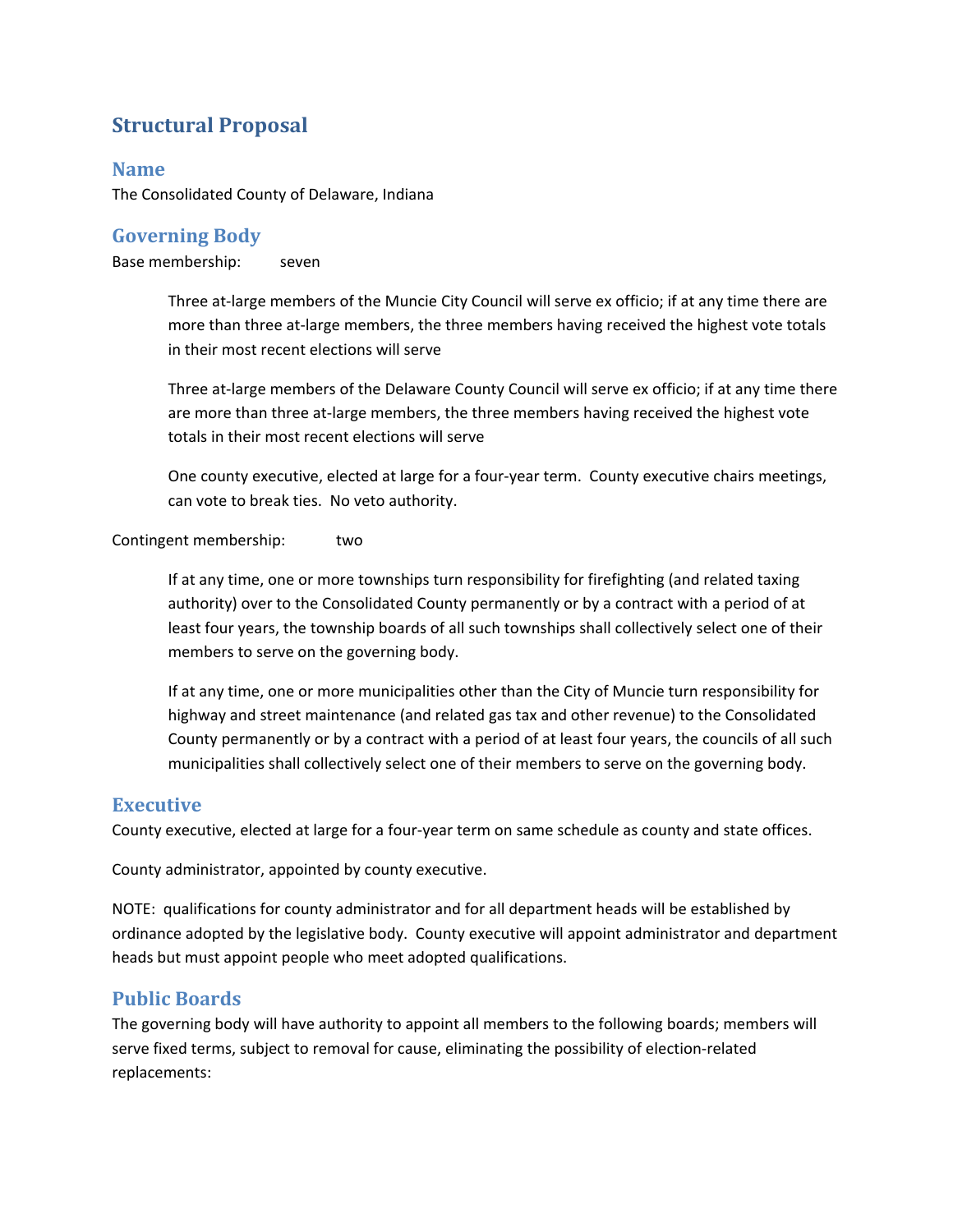- Plan Commission
- Board of Zoning Adjustment
- Convention and Visitors Bureau
- **•** Civic Center Authority
- Delaware County Airport Authority
- Redevelopment Commissions

## **Departments**

#### **Fire and Emergency Services**

Includes professional fire department serving area within the City of Muncie at the time of consolidation, plus 911 Center, Emergency Management Services and EMT; will have authority to operate separate territories (with separate taxation) if transferred to Consolidated County by individual townships

#### **Animal Control**

Includes complete responsibility for animal control in City and unincorporated areas of County

#### **Public Works**

Includes all road, highway, bridges and related functions for Delaware County and City of Muncie; will also incorporate the duties of City Engineer, County Engineer and County Surveyor

#### **Public Lands and Recreation**

Includes current Muncie Parks, Delaware County Fairgrounds and Beech Grove Cemetery.

#### **Building Inspection and Code Enforcement**

Includes all functions of building inspection and code enforcement for Delaware County and City of Muncie with authority to provide similar services to smaller municipalities on fee‐for‐service basis.

#### **Public Buildings**

Includes responsibility for maintenance of all city and county buildings except those under Public Lands and Recreation.

#### **Human Resources and Employee Benefits**

Includes complete human resource services to Consolidated County, remaining elected County office holders and remaining City of Muncie. Will provide comprehensive and uniform benefits package for employees of the City, Consolidated County, remaining elected County office holders, with costs assessed to individual units.

#### **Insurance and Risk Management**

Includes insurance and risk management services for the Consolidated County, City, remaining County offices, Airport Authority, Convention and Visitors Bureau, Civic Center Authority, with costs assessed to individual units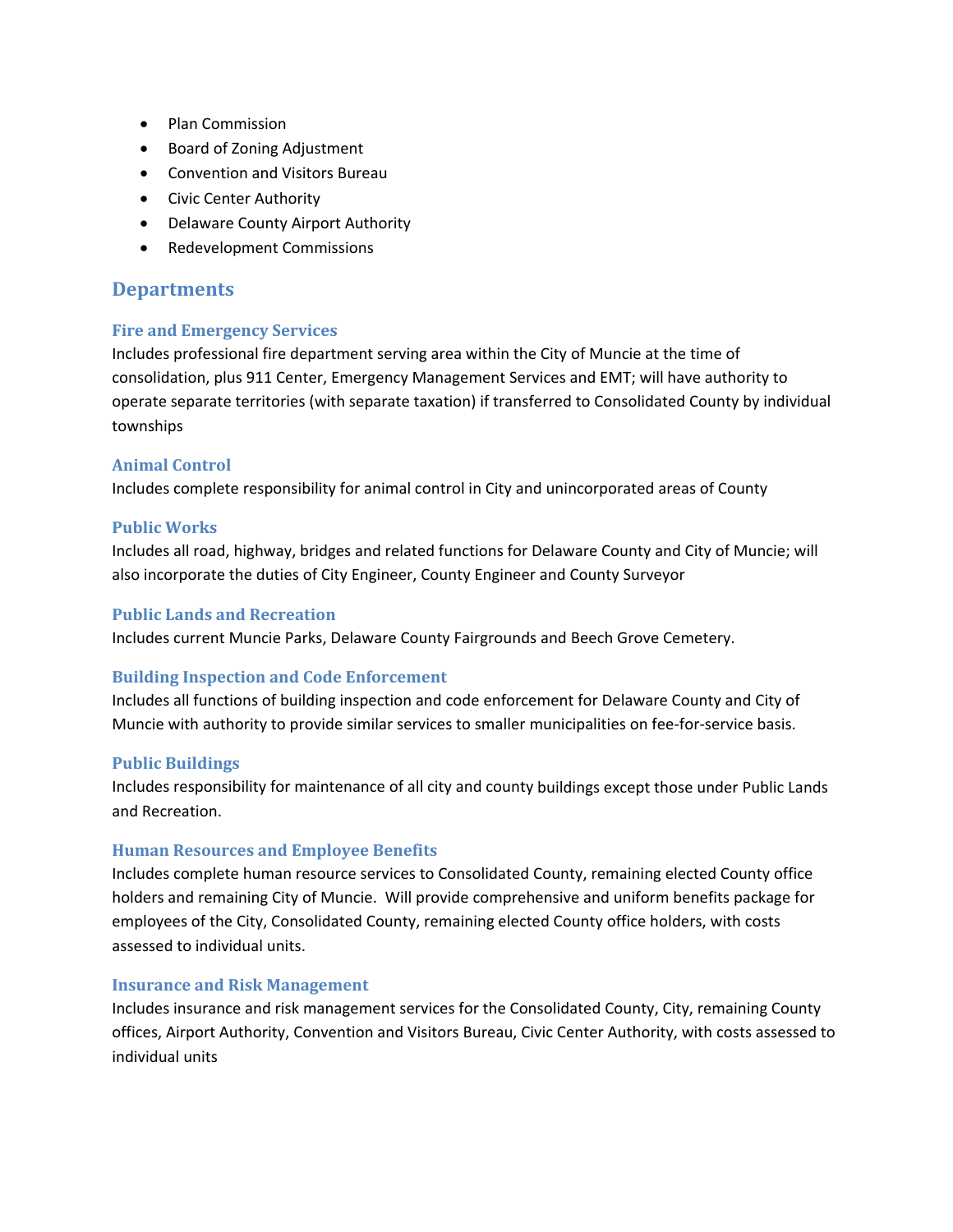#### **Planning and Development**

Includes redevelopment staff, plan commission staff and, possibly, future economic development staff; also includes Geographic Information Systems, which now functions directly with Planning.

### **Effect on City**

Many functions moved to Consolidated County.

City Council remains intact.

Mayor remains.

City Clerk and City Controller will remain.

Police Department and Community Development Departments will remain as major independent functions.

## **Effect on County**

Virtually all general governmental functions of the County will be consolidated into new entity, leaving limited need for government operations

Individually elected offices other than Surveyor remain unchanged.

County Council remains as fiscal body with authority to review budgets for individually elected offices; Council would also have legislative authority over non‐consolidated functions in the unincorporated area.

Board of County Commissioners eliminated.

### **Property**

All real property and equipment owned by City and/or County or related agencies become property of Consolidated County, which will have the responsibility to provide space for governmental functions of all units.

# **Tax Base**

All streams of revenue dedicated to a particular function will follow that function

Property tax rates for general government functions will be uniform throughout City and areas of County outside other municipalities, except that tax rate for fire services will be determined by the City Council (in the City of Muncie) and by individual townships that choose to participate in fire territories arrangement

# **Legislative Authority**

The governing body will have complete legislative authority for areas now in the City of Muncie or in the unincorporated areas of the County. That legislative authority will be absolute as to all matters that fall under the functional control of the Consolidated County. The City Council will have the authority to